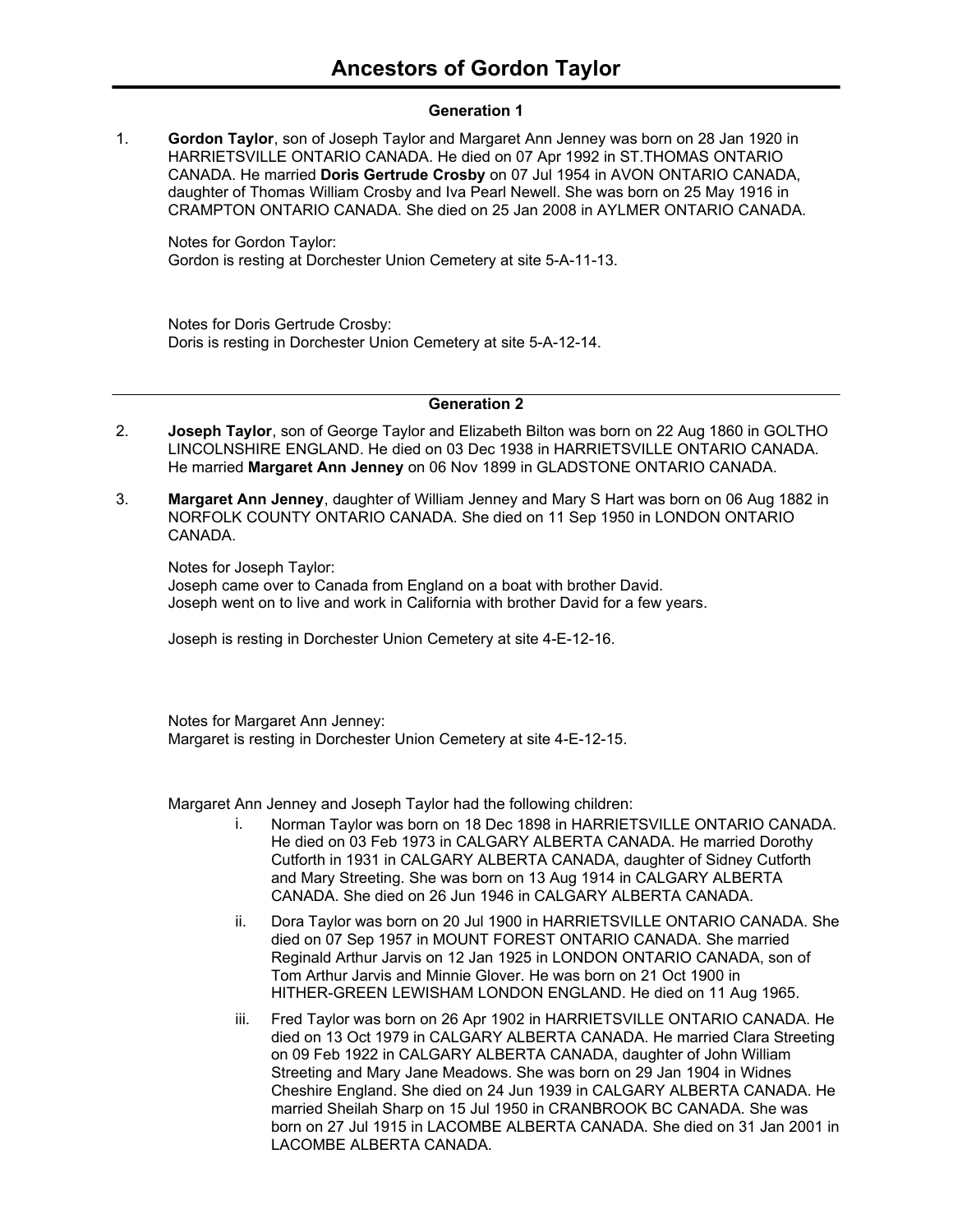iv. Mary Taylor was born on 11 Dec 1903 in HARRIETSVILLE ONTARIO CANADA. She died on 03 Aug 1998 in INGERSOLL ONTARIO CANADA. She married George Lewis Johnson on 26 Nov 1921 in HARRIETSVILLE ONTARIO CANADA, son of Joseph John Johnson and Frances Geary. He was born on 01 Aug 1899 in VERSCHOYLE ONTARIO CANADA. He died on 03 Jun 1948 in INGERSOLL ONTARIO CANADA. She married William Wright on 12 Jul 1958 in WOODSTOCK ONTARIO CANADA. He was born on 12 Jan 1901 in INGERSOLL ONTARIO CANADA. He died on 01 Apr 1994 in INGERSOLL ONTARIO CANADA.

Notes for Mary Taylor: Mary (Taylor) Johnson married William `Bill` Wright on July 12 1958 in Woodstock , and is now resting at Ingersoll Rural Cemetery with both George & Bill.

- v. Alice Taylor was born on 02 Mar 1907 in HARRIETSVILLE ONTARIO CANADA. She died on 06 Apr 1992 in WOODSTOCK ONTARIO CANADA. She married Clarence Frank Knott on 28 Oct 1925 in WOODSTOCK ONTARIO CANADA, son of Charles Knott and Jeanette Ashfield. He was born on 22 Jul 1896 in BEACHVILLE ONTARIO CANADA. He died on 23 Jul 1975 in WOODSTOCK ONTARIO CANADA.
- vi. George Benjamin Taylor was born on 13 Aug 1914 in HARRIETSVILLE ONTARIO CANADA. He died on 12 May 1995 in ST.THOMAS ONTARIO CANADA.
- vii. Elsie Taylor was born on 23 Oct 1916 in HARRIETSVILLE ONTARIO CANADA. She died in Nov 1916 in HARRIETSVILLE ONTARIO CANADA.
- viii. Annie Blanche Taylor was born on 25 Jun 1918 in HARRIETSVILLE ONTARIO CANADA. She died on 16 Mar 2009 in PORT DOVER ONTARIO CANADA. She married Earl Elroy Brooks on 14 Aug 1935 in AYLMER ONTARIO CANADA, son of Morgan S Brooks and A Muriel Rohrer. He was born on 15 Feb 1915 in PORT ROWAN ONTARIO CANADA. He died on 09 Jan 2001 in PORT ROWAN ONTARIO CANADA.
- 1. ix. Gordon Taylor was born on 28 Jan 1920 in HARRIETSVILLE ONTARIO CANADA. He died on 07 Apr 1992 in ST.THOMAS ONTARIO CANADA. He married Doris Gertrude Crosby on 07 Jul 1954 in AVON ONTARIO CANADA, daughter of Thomas William Crosby and Iva Pearl Newell. She was born on 25 May 1916 in CRAMPTON ONTARIO CANADA. She died on 25 Jan 2008 in AYLMER ONTARIO CANADA.

## **Generation 3**

- **George Taylor**, son of Benjamin Taylor and Sarah Emmerson was born about 1823 in SCOTHERN LINCOLNSHIRE ENGLAND. He died on 11 Dec 1888 in SCOTHERN LINCOLNSHIRE ENGLAND. He married **Elizabeth Bilton** on 20 Mar 1845 in SCOTHERN LINCOLNSHIRE ENGLAND. 4.
- **Elizabeth Bilton**, daughter of John Bilton and Ann Willis was born in 1823 in OSGODBY LINCOLNSHIRE ENGLAND. She died on 18 Jul 1875 in GOLTHO LINCOLNSHIRE ENGLAND. 5.

Elizabeth Bilton and George Taylor had the following children:

- i. Benjamin Taylor was born in 1846 in SCOTHERN LINCOLNSHIRE ENGLAND. He died in check if 2 ben taylors in scothern (see john) (Buried Middlesborough New Cemetery 2 Jul 1891). He married Ann Todd. She was born in 1847 in KIRK HAMMERTON YORKSHIRE ENGLAND.
- ii. John Taylor was born in 1848 in SCOTHERN LINCOLNSHIRE ENGLAND. He married Eliza Betsy Foster. She was born in 1851 in DUNHOLME LINCOLNSHIRE ENGLAND.
- iii. Charles Taylor was born in 1848 in SCOTHERN LINCOLNSHIRE ENGLAND.
- iv. Harriet Taylor was born in 1850 in SCOTHERN LINCOLNSHIRE ENGLAND. She died in 1908. She married Richard Rasen, son of William Rasen and Mildred ?. He was born in 1844 in SOUTH CARLTON LINCOLNSHIRE ENGLAND. He died in 1932.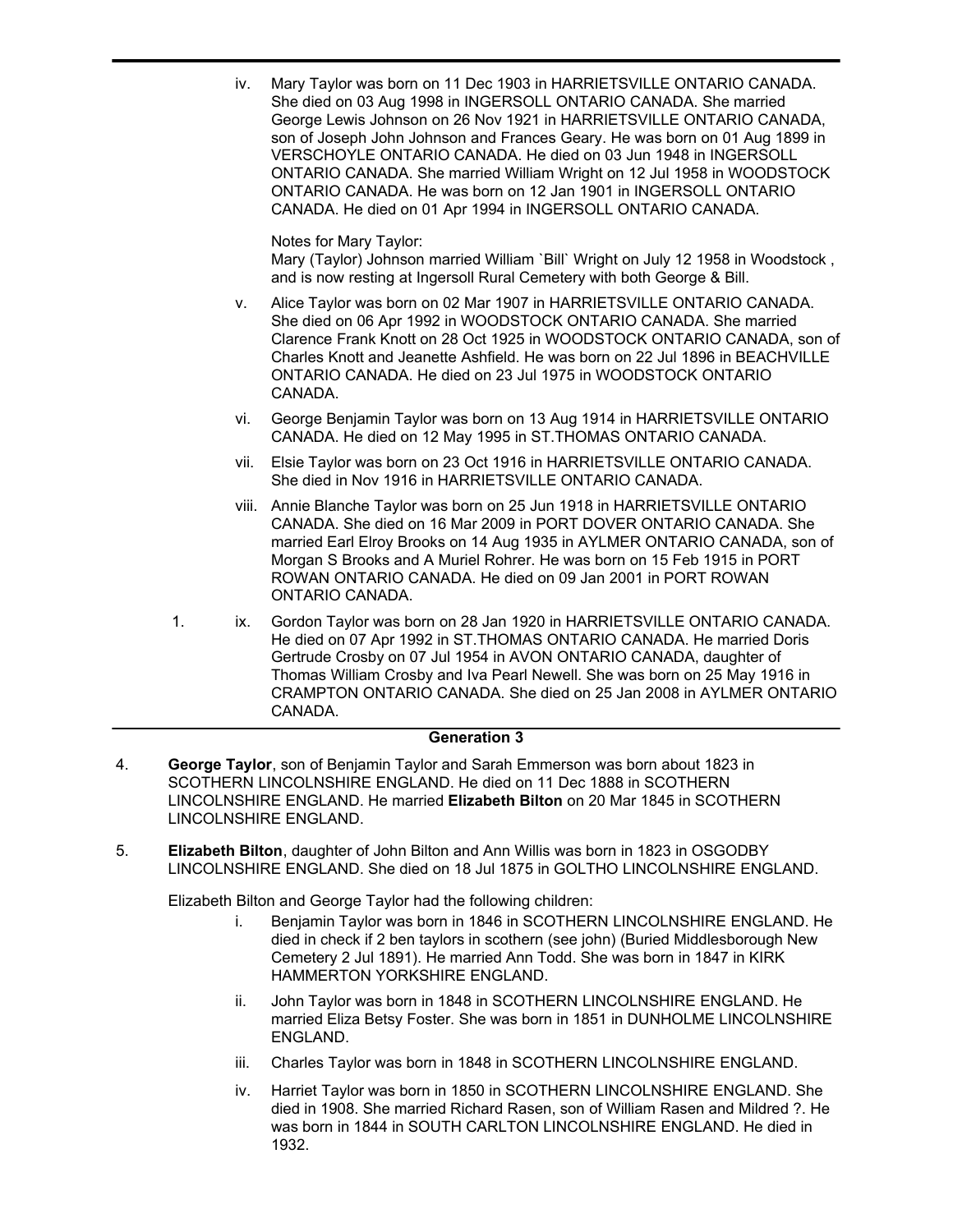- v. Fredrick Taylor was born in 1852 in SCOTHERN LINCOLNSHIRE ENGLAND. He married Lucy Emma Watmore. She was born in 1862 in COLEBY LINCOLNSHIRE ENGLAND.
- vi. Ann Taylor was born in 1856 in GOLTHO LINCOLNSHIRE ENGLAND.
- vii. David Taylor was born on 05 Dec 1857 in GOLTHO LINCOLNSHIRE ENGLAND. He died on 09 Jul 1923 in DORCHESTER ONTARIO CANADA. He married Martha Marilla Jenney on 15 Dec 1886 in NORTH DORCHESTER ONTARIO CANADA, daughter of William Jenney and Susan Condon. She was born on 04 Aug 1867 in NORFOLK COUNTY ONTARIO CANADA. She died on 11 Apr 1957 in SPRINGFIELD ONTARIO CANADA.

Notes for David Taylor: David came over to Canada from England on a boat with brother Joseph. David went on to live and work in California with brother Joseph for a few years.

David is resting in Dorchester Union Cemetery at site 4-A-11-07.

Notes for Martha Marilla Jenney: Martha is resting in Dorchester Union Cemetery site 4-A-11-08.

- viii. Elizabeth Taylor was born in 1858 in GOLTHO LINCOLNSHIRE ENGLAND.
- 2. ix. Joseph Taylor was born on 22 Aug 1860 in GOLTHO LINCOLNSHIRE ENGLAND. He died on 03 Dec 1938 in HARRIETSVILLE ONTARIO CANADA. He married Margaret Ann Jenney on 06 Nov 1899 in GLADSTONE ONTARIO CANADA, daughter of William Jenney and Mary S Hart. She was born on 06 Aug 1882 in NORFOLK COUNTY ONTARIO CANADA. She died on 11 Sep 1950 in LONDON ONTARIO CANADA.
	- x. James Taylor was born in 1862 in GOLTHO LINCOLNSHIRE ENGLAND. He died on 03 Jun 1889 in SCOTHERN LINCOLNSHIRE ENGLAND.
	- xi. Caroline Taylor was born on 27 Feb 1863 in GOLTHO LINCOLNSHIRE ENGLAND. She died on 08 Feb 1945 in REEPHAM LINCOLNSHIRE ENGLAND. She married William Taylor on 02 May 1890 in LANGTON LINCOLNSHIRE ENGLAND, son of George William Taylor and Hannah Hall. He was born on 02 May 1864 in LANGTON LINCOLNSHIRE ENGLAND. He died on 26 Apr 1940 in WRAGBY LINCOLNSHIRE ENGLAND.
- **William Jenney**, son of John Jenney and Sarah Hicks was born on 01 Sep 1834 in ENGLAND. He died on 24 Nov 1914 in HOUGHTON TWP NORFOLK COUNTY ONTARIO CANADA. He married **Mary S Hart** on 31 Mar 1878 in MALAHIDE TWP ONTARIO CANADA. 6.
- **Mary S Hart**, daughter of William Hart and Sarah B ? was born on 14 May 1849 in BAYHAM ONTARIO. She died on 25 Jan 1929. 7.

Mary S Hart and William Jenney had the following children:

- i. Eliza J Jenney was born on 11 Nov 1880 in PORT BURWELL ONTARIO CANADA. She died on 16 Jul 1960. She married George Lucas Jr on 03 Mar 1909 in WALSINGHAM ONTARIO CANADA, son of George Lucas and Bessie Cole. He was born in 1863 in DEVONSHIRE ENGLAND.
- ii. James Milton Jenney was born on 01 Mar 1881 in CALTON ONTARIO CANADA. He died on 30 Aug 1939. He married Margaret Elizabeth Greer on 11 Feb 1914 in NORFOLK COUNTY ONTARIO CANADA, daughter of James Greer and Myres Eddy. She was born on 10 Feb 1894 in MIDDLETON ONTARIO CANADA. She died on 26 Jun 1984 in INDEPENDANCE MISSOURI USA.
- 3. iii. Margaret Ann Jenney was born on 06 Aug 1882 in NORFOLK COUNTY ONTARIO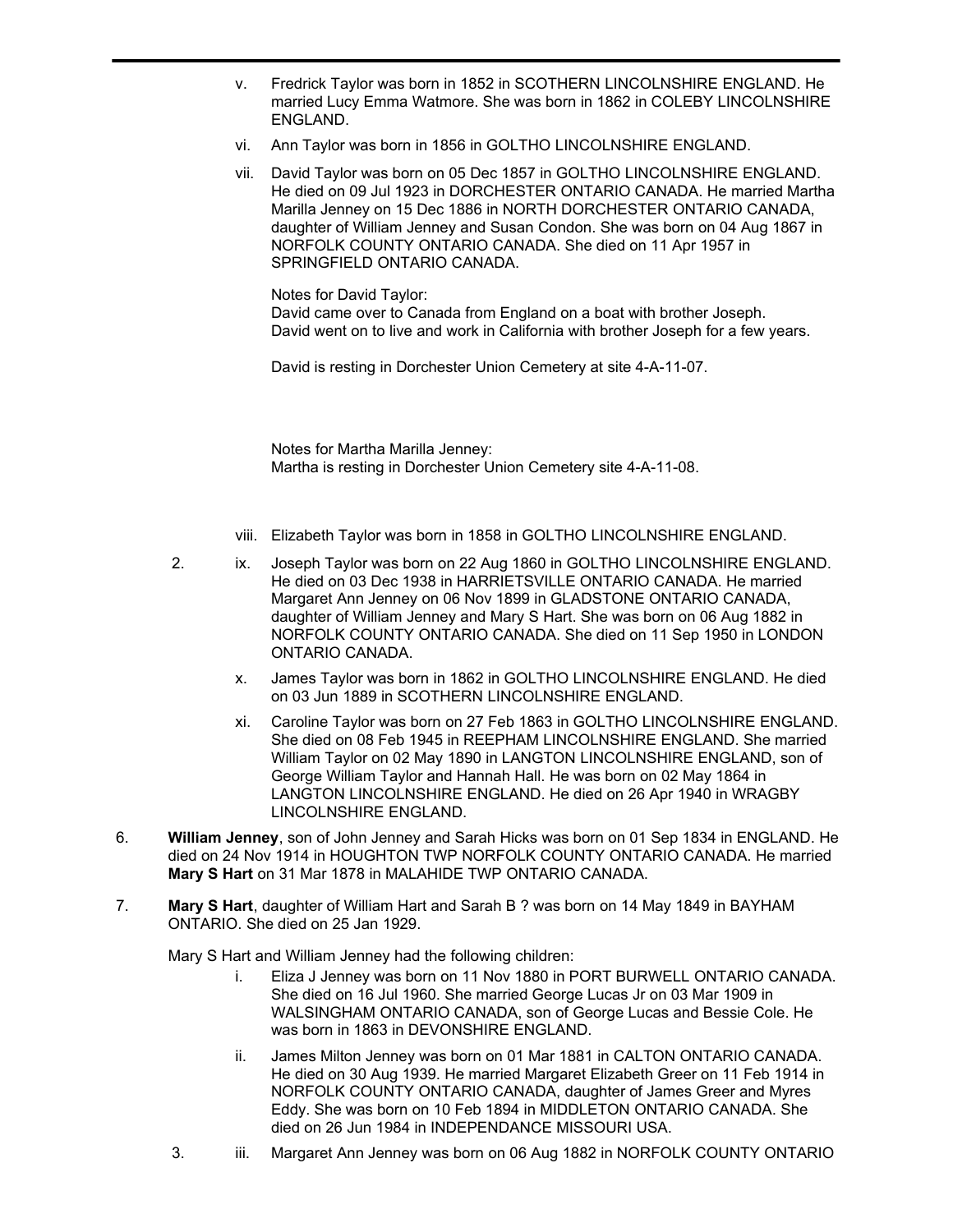CANADA. She died on 11 Sep 1950 in LONDON ONTARIO CANADA. She married Joseph Taylor on 06 Nov 1899 in GLADSTONE ONTARIO CANADA, son of George Taylor and Elizabeth Bilton. He was born on 22 Aug 1860 in GOLTHO LINCOLNSHIRE ENGLAND. He died on 03 Dec 1938 in HARRIETSVILLE ONTARIO CANADA.

- iv. Zillah Jenney was born on 10 Sep 1884. She married Cyrus Ketchabaw.
- v. Frank Jenney was born on 22 Feb 1886. He died in 1945.
- vi. William A Jenney was born on 17 Jul 1887 in NORTH WALSINGHAM ONTARIO CANADA. He died on 13 Dec 1962. He married Elsie May Schram on 25 Dec 1913 in LANGTON ONTARIO CANADA, daughter of John N B Schram and Rozelle Bouck. She was born in 1897 in NORTH WALSINGHAM ONTARIO CANADA.
- vii. Stanley Jenney was born on 02 Mar 1890. He died in Mar 1951. He married Clarabelle Axford.
- viii. Emily Jenney was born on 17 Jan 1891.

3. iii.

ix. Nellie Jenney was born on 14 Dec 1893 in ONTARIO CANADA. She died on 25 Sep 1980. She married George A Staley on 16 Oct 1918 in WALSINGHAM ONTARIO CANADA, son of Peter Staley and Rebecca Anderson. He was born in 1876 in MALAHIDE TWP ONTARIO CANADA.

#### **Generation 4**

- **Benjamin Taylor**, son of ? Taylor and ? was born in 1791 in LINCOLNSHIRE ENGLAND. He died in 1823 in SCOTHERN LINCOLNSHIRE ENGLAND. He married **Sarah Emmerson** on 28 Nov 1810 in BOTTESFORD LINCOLNSHIRE ENGLAND. 8.
- **Sarah Emmerson**, daughter of ? Emmerson and ? was born about 1788 in Epworth, Lincolnshire, England. 9.

Sarah Emmerson and Benjamin Taylor had the following children:

- i. Benjamin Taylor was born about 1815 in GREETWELL LINCOLNSHIRE ENGLAND. He married Mary Smith on 16 May 1839 in SCOTHERN LINCOLNSHIRE ENGLAND. She was born about 1814 in WALLHAM LINCOLNSHIRE ENGLAND.
- 4. ii. George Taylor was born about 1823 in SCOTHERN LINCOLNSHIRE ENGLAND. He died on 11 Dec 1888 in SCOTHERN LINCOLNSHIRE ENGLAND. He married Elizabeth Bilton on 20 Mar 1845 in SCOTHERN LINCOLNSHIRE ENGLAND, daughter of John Bilton and Ann Willis. She was born in 1823 in OSGODBY LINCOLNSHIRE ENGLAND. She died on 18 Jul 1875 in GOLTHO LINCOLNSHIRE ENGLAND.
- **John Bilton**, son of John Bilton and Elizabeth Hutchinson was born in 1796 in USSELBY LINCOLNSHIRE ENGLAND. He died in Sep 1860 in CAISTOR LINCOLNSHIRE ENGLAND. He married **Ann Willis** on 10 Jun 1818 in USSELBY LINCOLNSHIRE ENGLAND. 10.
- **Ann Willis**, daughter of ? Willis and ? was born in 1797 in USSELBY LINCOLNSHIRE ENGLAND. She died in 1841 in NORTH KELSEY LINCOLNSHIRE ENGLAND. 11.

Ann Willis and John Bilton had the following children:

- i. Thomas Bilton was born in 1819 in OSGODBY LINCOLNSHIRE ENGLAND. He died on 30 Apr 1901 in SCAWBY BROOK LINCOLNSHIRE ENGLAND. He married Sarah Hutchinson Addison on 27 Feb 1849 in APPLEBY LINCOLNSHIRE ENGLAND, daughter of William Addison and Mary Hutchinson. She was born in 1827 in APPLEBY LINCOLNSHIRE ENGLAND. She died on 09 Sep 1902 in SCAWBY BROOK LINCOLNSHIRE ENGLAND.
- ii. John Bilton was born in 1821 in OSGODBY LINCOLNSHIRE ENGLAND. He died in 1891 in LINCOLN LINCOLNSHIRE ENGLAND. He married Susannah Anderson on 26 Jan 1854 in FALDINGWORTH LINCOLNSHIRE ENGLAND, daughter of John Anderson and Mary ?. She was born in 1827 in FALDINGWORTH LINCOLNSHIRE ENGLAND.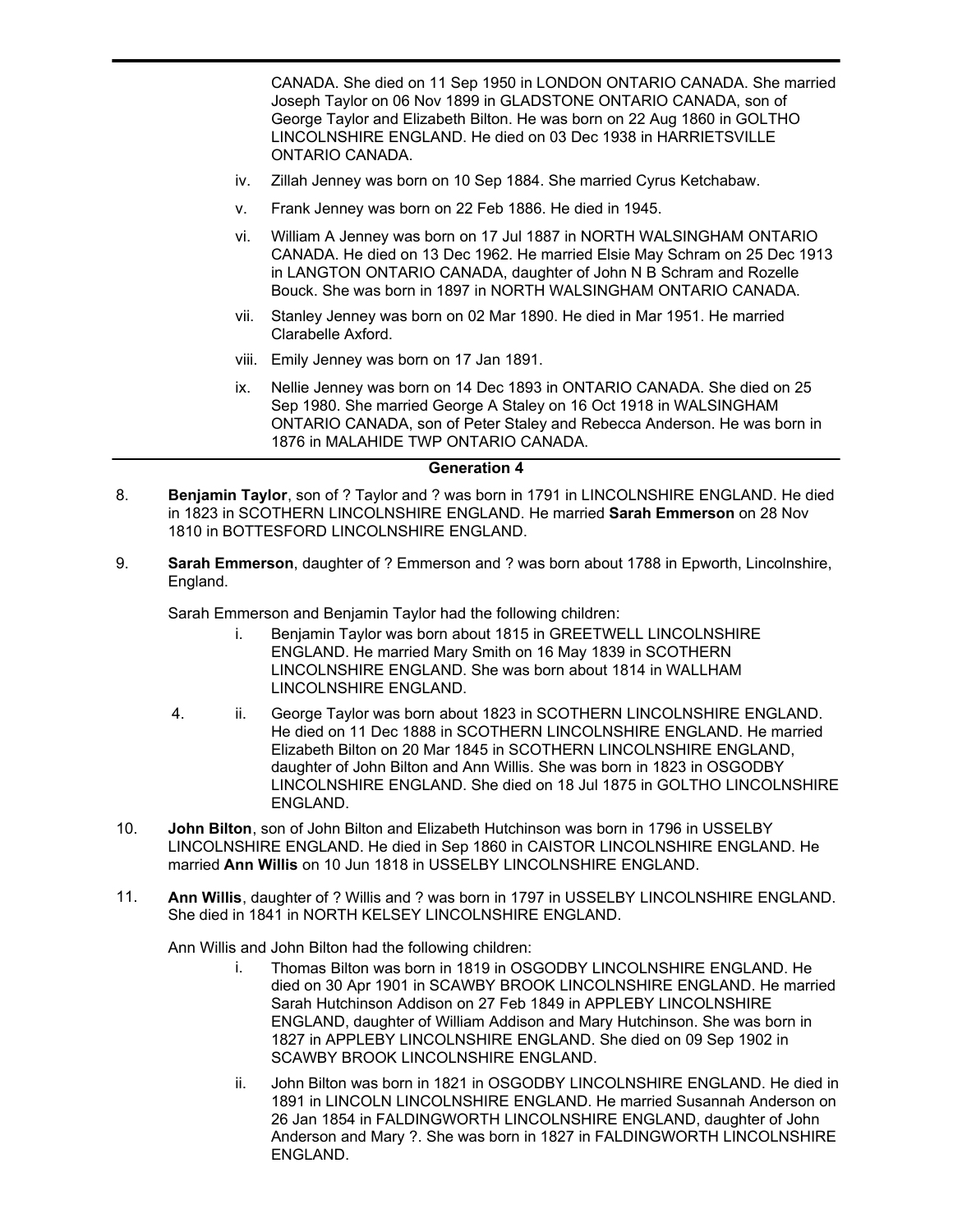- 5. iii. Elizabeth Bilton was born in 1823 in OSGODBY LINCOLNSHIRE ENGLAND. She died on 18 Jul 1875 in GOLTHO LINCOLNSHIRE ENGLAND. She married George Taylor on 20 Mar 1845 in SCOTHERN LINCOLNSHIRE ENGLAND, son of Benjamin Taylor and Sarah Emmerson. He was born about 1823 in SCOTHERN LINCOLNSHIRE ENGLAND. He died on 11 Dec 1888 in SCOTHERN LINCOLNSHIRE ENGLAND.
	- iv. William Bilton was born in 1825 in OSGODBY LINCOLNSHIRE ENGLAND. He died in Mar 1904 in WILLOUGHTON LINCOLNSHIRE ENGLAND. He married Maria Thompson in Jun 1853 in BLYBOROUGH LINCOLNSHIRE ENGLAND, daughter of James Thompson and Alice ?. She was born in 1829 in BLYBOROUGH LINCOLNSHIRE ENGLAND. She died in Dec 1903 in WILLOUGHTON LINCOLNSHIRE ENGLAND.
	- v. Rebecca Bilton was born in 1828 in OSGODBY LINCOLNSHIRE ENGLAND.
	- vi. Mary Bilton was born in 1832 in OSGODBY LINCOLNSHIRE ENGLAND. She died in 1841 in NORTH KELSEY LINCOLNSHIRE ENGLAND.
	- vii. George Bilton was born in 1835 in NORTH KELSEY LINCOLNSHIRE ENGLAND. He died in Mar 1911 in LINCOLNSHIRE ENGLAND. He married Ann Coulson. She was born in 1839 in NORMANBY LINCOLNSHIRE ENGLAND.
- 12. **John Jenney**, son of ? Jenney and ?. He married **Sarah Hicks**.
- 13. **Sarah Hicks**, daughter of ? Hicks and ?.

Sarah Hicks and John Jenney had the following child:

- 6. i. William Jenney was born on 01 Sep 1834 in ENGLAND. He died on 24 Nov 1914 in HOUGHTON TWP NORFOLK COUNTY ONTARIO CANADA. He married Susan Condon on 23 Mar 1858 in MALAHIDE TWP ONTARIO CANADA, daughter of John Condon and Charlotte Hamilton. She was born in 1839 in Toronto Ontario Canada. She died on 04 May 1870 in NORFOLK COUNTY ONTARIO CANADA. He married ? in 1859. He married Mary S Hart on 31 Mar 1878 in MALAHIDE TWP ONTARIO CANADA, daughter of William Hart and Sarah B ?. She was born on 14 May 1849 in BAYHAM ONTARIO. She died on 25 Jan 1929.
- 14. **William Hart**, son of ? Hart and ?. He married **Sarah B ?**.
- 15. **Sarah B ?**, daughter of ? and ?.

Sarah B ? and William Hart had the following child:

7. i. Mary S Hart was born on 14 May 1849 in BAYHAM ONTARIO. She died on 25 Jan 1929. She married William Jenney on 31 Mar 1878 in MALAHIDE TWP ONTARIO CANADA, son of John Jenney and Sarah Hicks. He was born on 01 Sep 1834 in ENGLAND. He died on 24 Nov 1914 in HOUGHTON TWP NORFOLK COUNTY ONTARIO CANADA.

# **Generation 5**

- 16. **? Taylor**. He married **?**.
- 17. **?**.

? and ? Taylor had the following child:

- 8. i. Benjamin Taylor was born in 1791 in LINCOLNSHIRE ENGLAND. He died in 1823 in SCOTHERN LINCOLNSHIRE ENGLAND. He married Sarah Emmerson on 28 Nov 1810 in BOTTESFORD LINCOLNSHIRE ENGLAND, daughter of ? Emmerson and ?. She was born about 1788 in Epworth, Lincolnshire, England.
- 18. **? Emmerson**. He married **?**.
- 19. **?**.

? and ? Emmerson had the following child:

9. i. Sarah Emmerson was born about 1788 in Epworth, Lincolnshire, England. She married Benjamin Taylor on 28 Nov 1810 in BOTTESFORD LINCOLNSHIRE